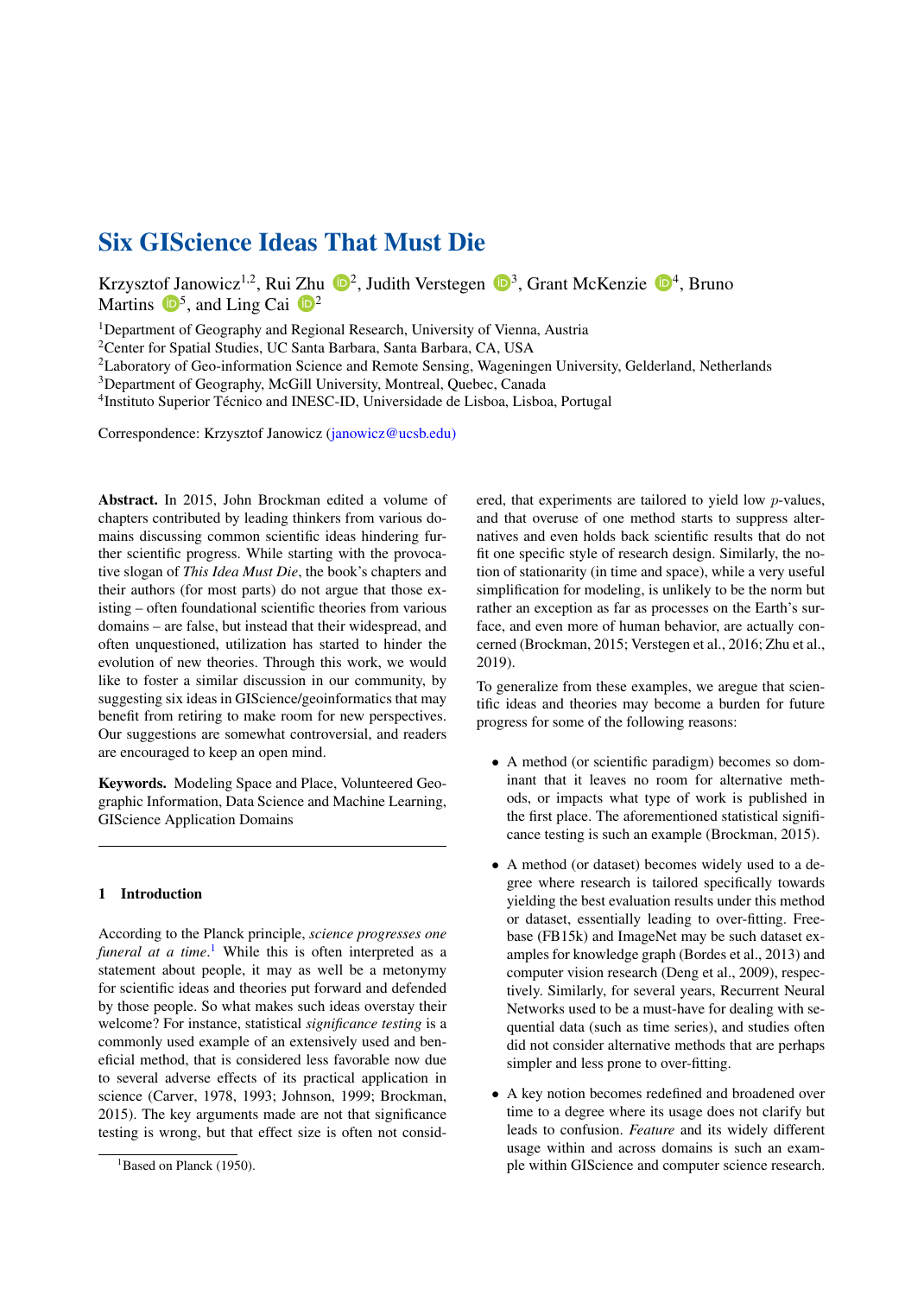*Concept* is another example, particularly in the domain of Cognitive Science.

- Software and workflows supporting a certain technology/method may be so broadly available and adapted that new (and perhaps superior) methods do not find wide application. For instance, analytical methods provided by ArcGIS toolboxes, such as the Spatial Statistics toolbox and the Geoprocessing toolbox, mainly implement traditional pairwise and distancebased methods (e.g., Moran's I), leading to an underrepresentation of higher-order spatial interactions and directional effects [\(Zhu et al.,](#page-7-3) [2017,](#page-7-3) [2019\)](#page-7-2). Similar arguments can be made about clustering techniques beyond DBSCAN.<sup>[2](#page-1-0)</sup>
- Long-held assumptions about what defines a research field may hinder interdisciplinarity or a broadening of scope. For instance, we will question whether modern GIScience is still a bridge-building discipline required to connect domain scientists with computational methods.

In this work, we would like to initiate a discussion about these issues. More specifically, we suggest six ideas in GI-Science/geoinformatics that may benefit from retiring to make room for new perspectives.

Concretely, in Section [2,](#page-1-1) we first question the fundamental dominance of geometry-first representation and analysis of geographic information. Next, we discuss three popular research topics and concepts that have dominated GI-Science research for years: Place (Section [3\)](#page-2-0), Volunteered Geographic Information (Section [4\)](#page-2-1), and purely datadriven GeoAI (Section [5\)](#page-3-0). In Sections [6](#page-4-0) and [7,](#page-5-0) we question the assumption that GIScience is a bridge-building discipline and, therefore, interdisciplinary by definition. Finally, we discuss the risk of constantly creating geospecific sub-fields of emerging trends.

Ultimately, the goal of our work is not to argue that an idea must truly *die*, but to spark a discussion among our community that allows us to revisit some key assumptions that we have left unquestioned for years and even decades.

## <span id="page-1-1"></span>2 Geometry First

Together with time and theme, location has been regarded as an imperative dimension composing the atomic representation of geographic information [\(Goodchild et al.,](#page-6-6) [2007\)](#page-6-6). In fact, it is the concept of location that makes geographic representation, as well as its following analysis, *special* when compared to other non-spatial representations [\(Anselin,](#page-5-1) [1989\)](#page-5-1).

Location is intrinsically a *relation* rather than a *property* [\(Kuhn,](#page-6-7) [2012\)](#page-6-7), so a reference system must be used to locate an entity [\(Bittner,](#page-6-8) [1997\)](#page-6-8). Humans use multiple ways to describe and communicate locations, including referring to addresses, directions, topology (in terms of relations to other locations), place names, natural language descriptions, or absolute coordinates, among other possibilities. All these approaches have either an intrinsic or extrinsic frame of reference [\(Clementini,](#page-6-9) [2013\)](#page-6-9).

Despite such a diverse range of representations, the presence of a concrete geometry (be it point, line, or polygonbased) together with a formal reference system is a necessary first step for data loading, entry, and analysis in GIS. For instance, modern GIS still lack the ability to load geographic data based on topological or directional information alone, e.g., the fact that two geographic features are adjacent. Moreover, geometry-first spatial analysis and modeling has received almost all attention aside from some initial research on place-based GIS [\(Gao et al.,](#page-6-10) [2013\)](#page-6-10). For example, classics such as Kriging [\(Cressie,](#page-6-11) [1990\)](#page-6-11), Getis–Ord Gi [\(Getis and Ord,](#page-6-12) [2010\)](#page-6-12), and Geary's C [\(Geary,](#page-6-13) [1954\)](#page-6-13), are all derived from geometric relations (distance and/or direction) between geographic entities. Such an observation can be attributed to the historical root of GIS and GIScience in thematic cartography [\(McHarg](#page-7-4) [et al.,](#page-7-4) [1969;](#page-7-4) [Clarke,](#page-6-14) [1999\)](#page-6-14), whose focus was on projection so as to visualize geographic entities and phenomena in a plane. Put differently, GIS starts with a geometric description of the world and then typically asks questions about:

- the location of features;
- the patterns multiple features form, for instance (based on) their distribution;
- How (non-spatial) attributes vary by location;
- and, how (non-spatial) attributes vary by inter-feature distance.

There are, of course, many reasons to do so, e.g., when studying the absolute distribution of crime spots in urban spaces or estimating the presence of ore deposits.

While *qualitative* and *approximate* means of representing and measuring location [\(Frank,](#page-6-15) [1992;](#page-6-15) [Freksa,](#page-6-16) [1991;](#page-6-16) [Egenhofer and Mark,](#page-6-17) [1995\)](#page-6-17) have been well studied and formalized in fields related to (spatial) cognition, Artificial Intelligence (AI), decision-making, economics, and so on, they often play a secondary role in typical GIS workflows, e.g., when defining topological constraints on geodatabases. Put differently, a GIS workflow can consist of loading a vector layer of concrete urban neighborhoods (i.e., their geometries) and then asking whether adjacent neighborhoods show similar crime patterns. However, asking if offenders typically commit crimes within their own neighborhood or across neighborhoods, without specifying where on the Earth's surface these neighborhoods are located, is not possible. While this may seem a small issue, it substantially hinders the utilization of GIS for simulations and forecasts that do not rely on absolute geometry.

<span id="page-1-0"></span><sup>&</sup>lt;sup>2</sup>Although one could argue here that the delta is not sufficient to justify the implementation of other algorithms.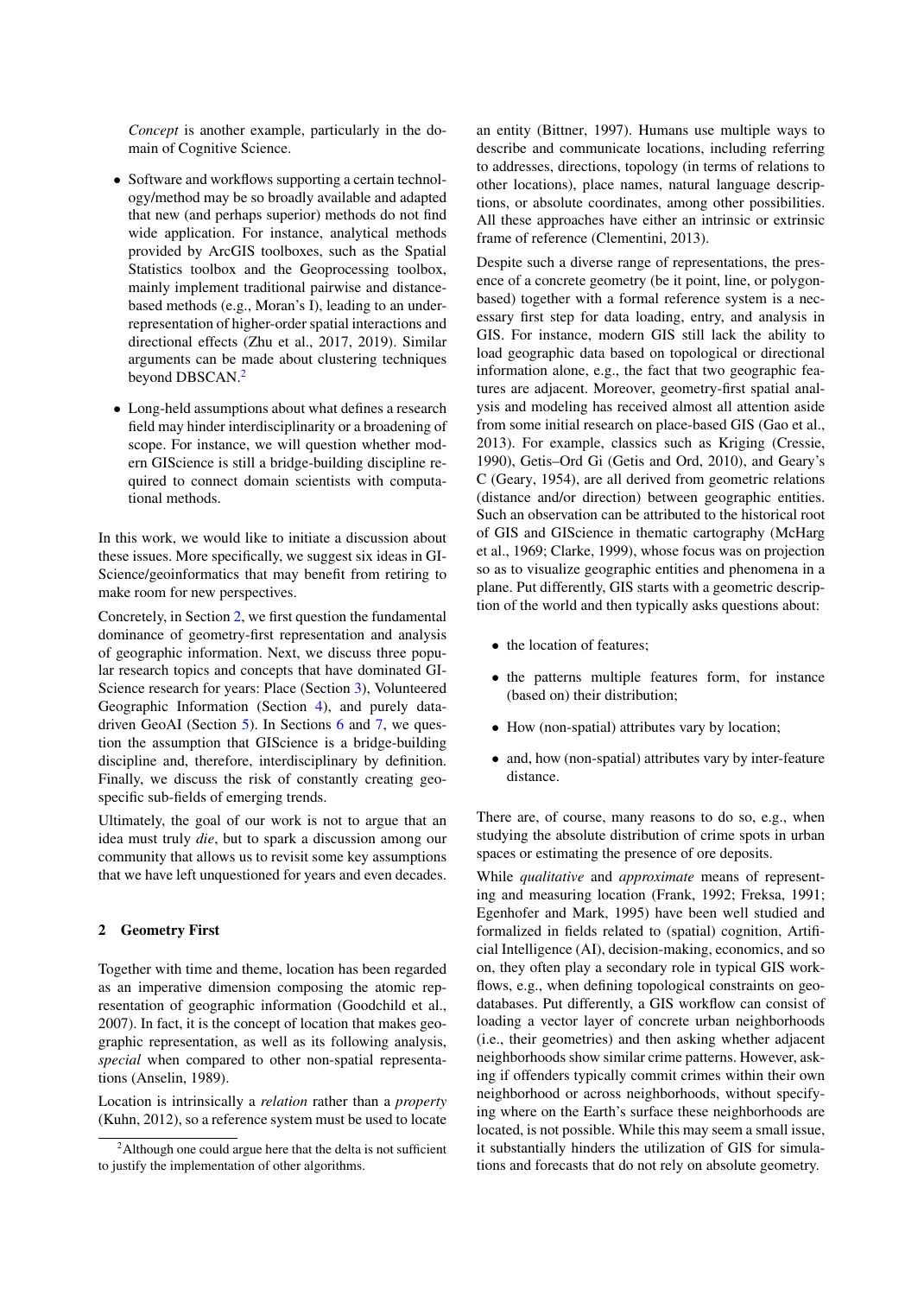The ongoing COVID-19 pandemic is a prime example for the aforementioned limitation. Questions such as the efficiency of masking, stay-at-home orders, effects of population density, place-type based restrictions (e.g., wrt. dining), and so on, cannot be modeled in a classical GIS just based on non-spatial attributes and topology, but always requiring an absolute reference frame in addition. Simply put, we currently cannot ask about the spread of COVID as it relates to the everyday trajectories and visited place types, without the absolute location [\(Shaw and Sui,](#page-7-5) [2020\)](#page-7-5) of these trajectories and the places people visited, despite them being irrelevant for the task at hand.

In addition, with an ever-growing availability of social sensing [\(Liu et al.,](#page-7-6) [2015;](#page-7-6) [Janowicz et al.,](#page-6-18) [2019\)](#page-6-18), heterogeneous data across multiple media can now be easily collected, which record almost all aspects of human interaction with the surrounding geographic space. Not surprisingly, a large portion of such socially-sensed data is in fact qualitative (e.g., textual descriptions of a city configuration). The lack of effective tools to process such qualitative geographic information, consequently, poses a challenge for us to tackle as a community.

Yet another example comes from the digital geohumanities [\(Grossner et al.,](#page-6-19) [2017\)](#page-6-19) where researchers are interested in studying, visualizing, and documenting historic itineraries or trade routes, in most cases without being able to provide geometries for them.

Summing up, while geometry certainly matters greatly for GIS and GIScience, *geometry-first* has restricted the usage of many of our methods and tools, and has also slowed down progress in research on place-based GIS [\(Gao et al.,](#page-6-10) [2013;](#page-6-10) [Papadakis and Blaschke,](#page-7-7) [2017\)](#page-7-7). [3](#page-2-2)

## <span id="page-2-0"></span>3 Humanistic Concepts of Place are Sacrosanct

*Place* is among the key notions that define the field of (human) geography. Historically, it has been explored within the purview of humanistic and cognitive geographers, as well as critical theorists. Seminal work by authors such as Yi-Fu Tuan [\(1977;](#page-7-8) [1975\)](#page-7-9) and Tim Cresswell [\(2014\)](#page-6-20) are often the first to be referenced in any discussion about place (e.g., [Blaschke et al.](#page-6-21) [\(2018\)](#page-6-21), [Zhang et al.](#page-7-10) [\(2020\)](#page-7-10), and [Brown et al.](#page-6-22) [\(2020\)](#page-6-22)). The GIScience community studies the representation of place and, hence, it looks upon this body of work with a combination of reverence and apprehension. Humanistic geographers [\(Tuan,](#page-7-11) [2017\)](#page-7-11) tend to write on the topic of place in a language that is descriptive, yet most often not formal in a way that would facilitate the computational representation of the concept of place.

As a discipline of quantitative scientists, we appear to have concluded, either through interpretation of these writings or by being explicitly told as much, that place is an exceptionally complex concept that cannot be formally represented in a computer with sufficient accuracy and/or detail. In the past, GI scientists have viewed this as a challenge, which has led to a plethora of publications aimed at computationally modeling place in one way or another. Geographers and information scientists have been approaching the topic of place from a quantitative perspective for at least the past decade [\(Tang and Painho,](#page-7-12) [2021;](#page-7-12) [Goodchild](#page-6-23) [and Li,](#page-6-23) [2011;](#page-6-23) [Scheider and Janowicz,](#page-7-13) [2014\)](#page-7-13), and arguably longer [\(Harrison and Dourish,](#page-6-24) [1996;](#page-6-24) [Winter et al.,](#page-7-14) [2009\)](#page-7-14). Paradoxically, at the same time, we have continued to hold onto the notion that *place* is unquantifiable [\(Golledge and](#page-6-25) [Stimson,](#page-6-25) [1997\)](#page-6-25), and that holistically modeling place computationally is an insurmountable task.

Here, we argue that this impossibility does not truly hold, and that a large body of work now exists in which researchers have successfully modeled place in order to accomplish a range of tasks, e.g., human movement simulation, place recommendation, or similarity assessment (see [Purves et al.](#page-7-15) [\(2019\)](#page-7-15) for an overview).

The reality is that *place* is an abstract concept that means different things to different people. However, this does not mean that one cannot select their definition of place, state their assumptions, and go about developing and testing empirical, theoretical, and/or simulated models of place. In order to push forward and truly embed place-based research within spatial data science, we must move past the purely humanistic definitions of place, and take ownership of the concept within our field.

This is even more important for modern, interdisciplinary research. If we, as a community, refuse to make formal place representations [\(Casati et al.,](#page-6-26) [1999\)](#page-6-26) available to all, and tell them apart from purely location-based approaches, others will either not be able to utilize our work or borrow from our neighboring disciplines that readily provide definitions and models of place (even though we often consider those to be reductionist). Put differently, no science can rest on the assumption that its key notions are too complex to be understood by other domains and too multifaceted to be captured computationally.

#### <span id="page-2-1"></span>4 All User-Generated Content is VGI

In late 2007, [Goodchild](#page-6-27) [\(2007\)](#page-6-27) published a paper in which he coined the term *Volunteered Geographic Information (VGI)*. While the concept of VGI had existed in GIScience research prior to this work, applying the label of VGI increased interest in the topic, and led to the organization of a community of researchers interested in exploring and using data contributed by citizen sensors [\(Silvertown,](#page-7-16) [2009\)](#page-7-16).

In his work, Goodchild explicitly stated that VGI is "...a special case of the more general Web phenomenon of usergenerated content..." The growth of research in this area, combined with the dramatic increase in social media plat-

<span id="page-2-2"></span><sup>&</sup>lt;sup>3</sup>Interestingly, one of the anonymous reviewers pointed out that the argument could also go the other way around and it is the place-based researchers that should develop suitable tools for their needs, instead of blaming GIS for their design.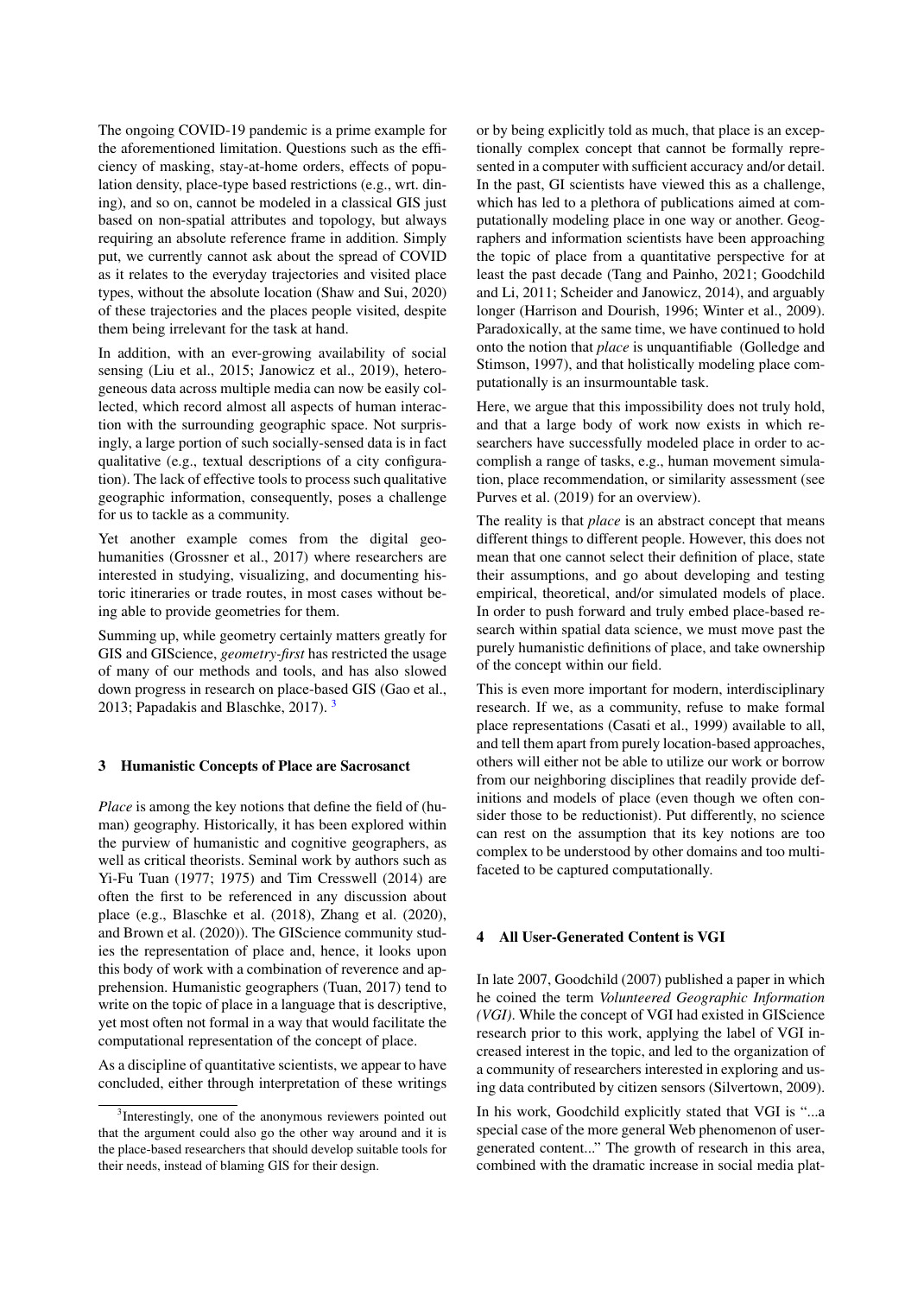forms, mobile devices, the internet of things, and contextaware technologies, has led to VGI now being used to describe a large subset of user-generated content, including (involuntary) data traces.

We argue here that much of the content being analyzed today within GIScience research is erroneously being labeled as VGI [\(Horita et al.,](#page-6-28) [2013;](#page-6-28) [Bakillah et al.,](#page-5-2) [2014\)](#page-5-2). In order to understand how and why this has changed, we need to pull apart the term *volunteered geographic information*, as well as the context in which the term is employed. Take, for example, the now common place activity of "checking in" to a place through a social media appli-cation, or reviewing a restaurant on a platform like Yelp<sup>[4](#page-3-1)</sup> or Foursquare<sup>[5](#page-3-2)</sup>. These are arguably not voluntarily contributed for the sake of analyzing geographic information, but instead simply user-generated content that includes geographic attributes. The distinction is important. We make the argument that 1) volunteered geographic information is content that is actively *volunteered* by a user, and 2) the primary purpose of sharing VGI data is to share geographic content. In fact, most geotagged contributions to social media applications today are not VGI, in that the geographic information is secondary to the primary purpose of sharing the data, namely posting a photo or a video, personal fitness tracking, etc. [\(McKenzie and Janowicz,](#page-7-17) [2014\)](#page-7-17). Second, many online platforms today, while seemingly voluntary, have been socially engineered to remove choices and promote particular behaviour [\(Hou et al.,](#page-6-29) [2019\)](#page-6-29). To a teenager, the pressure to engage through online social platforms is conceivably not voluntary. Businesses, government agencies, and even schools are increasingly moving to for-profit online platforms, requiring citizens to not-so-voluntarily contribute data to these systems. Similarly, past GIScience research has utilized social media postings, e.g., from Twitter or Flickr, together with their explicit or inferred location information for inferences, e.g., about health, walkability, crime, sentiment, and so on. Clearly, such messages are not VGI, and the users of these platforms are not aware of the fact that their contents end up in datasets and papers, even if in aggregated form. The same argument can be made for data traces more broadly (e.g., tracking people using Wifi and IP-based techniques).

To be clear, VGI remains an important form of data, with a thriving community of researchers that are using these data and exploring the motivation for such voluntary contributions [\(Yan et al.,](#page-7-18) [2020;](#page-7-18) [Ballatore and Zipf,](#page-5-3) [2015;](#page-5-3) [Ballatore](#page-5-4) [et al.,](#page-5-4) [2013\)](#page-5-4). It is important, however, that as shepherds of the term VGI, we do not fall victim to painting all manner of user-generated content with this brush. This does us, and the broader scientific community, a disservice. Our suggestion is that in working with user-generated content, we make sure to be explicit as to when our data meets the criteria of 1) being volunteered, and 2) with geographic content being the primary attribute. This is particularly important in a time of increasing awareness for privacy and misinformation.

## <span id="page-3-0"></span>5 Purely Data Driven GeoAI

While modern data-driven methods and Artificial Intelligence (AI) have opened up countless interesting opportunities within GIScience, they have also led to the emergence of a mindset that can perhaps be described as *AI solutionism* [\(Morozov,](#page-7-19) [2013\)](#page-7-19). This corresponds to the idea that, given enough data, machine learning algorithms can directly solve almost all problems. We argue that there are many pitfalls associated to this idea. Instead of supporting progress within GIScience, it actually diminishes the important scientific contributions that have been advanced by our community, and contributes to setting unrealistic expectations about what can be accomplished and about the future of *insight*, more broadly.

While the intersection of AI and GIScience has a long history [\(Smith,](#page-7-20) [1984;](#page-7-20) [Couclelis,](#page-6-30) [1986;](#page-6-30) [Openshaw and](#page-7-21) [Openshaw,](#page-7-21) [1997\)](#page-7-21), recent developments associated to deep learning have led to a wave of enthusiasm and increased interest, initially in tasks related to remote sensing and earth observation, but quickly also embracing other problems. Communities around the topic of Geospatial Artificial Intelligence (GeoAI) were quickly established [\(Janowicz et al.,](#page-6-31) [2020\)](#page-6-31), and researchers have, in fact, put forward interesting contributions relating to why spatial is special in AI, or relating to problems that we can now address better through the use of AI rather than more traditional approaches [\(Mac Aodha et al.,](#page-7-22) [2019;](#page-7-22) [Yan et al.,](#page-7-23) [2019;](#page-7-23) [Wang and Li,](#page-7-24) [2021;](#page-7-24) [Mai et al.,](#page-7-25) [2020\)](#page-7-25).

Nonetheless, it is important to keep in mind the limitations within state-of-the-art data-driven methods, many of which will only be resolved through new discoveries. The unreasonable effectiveness of deep learning [\(Sejnowski,](#page-7-26) [2020\)](#page-7-26), and other important concerns (such as interpretability and explainability [\(Xing and Sieber,](#page-7-27) [2021\)](#page-7-27)) regarding these methods, are shared with varying degrees of intensity by most leaders in the field of AI [\(Samek et al.,](#page-7-28) [2019;](#page-7-28) [Arrieta et al.,](#page-5-5) [2020\)](#page-5-5).

According to deep learning skeptics such as Gary Marcus [\(2018\)](#page-7-29), these methods are greedy, brittle, opaque, and shallow. In brief, deep learning is greedy because it frequently demands huge sets of training data for supervised training, at the same time performing sub-optimally at the *long tail*. They are brittle because when a neural network is given a *transfer test* (i.e., when the network is confronted with scenarios that differ from the examples used in training, such as remote sensing imagery from different areas or collected with different environmental conditions), they cannot contextualize the situation and frequently yield results with low accuracy. They are opaque because, unlike traditional approaches following formal rules and computations defined explicitly, the parameters of neural networks can only be interpreted in terms

<span id="page-3-1"></span><sup>4</sup> <https://www.yelp.com/dataset>

<span id="page-3-2"></span><sup>5</sup> <https://developer.foursquare.com/>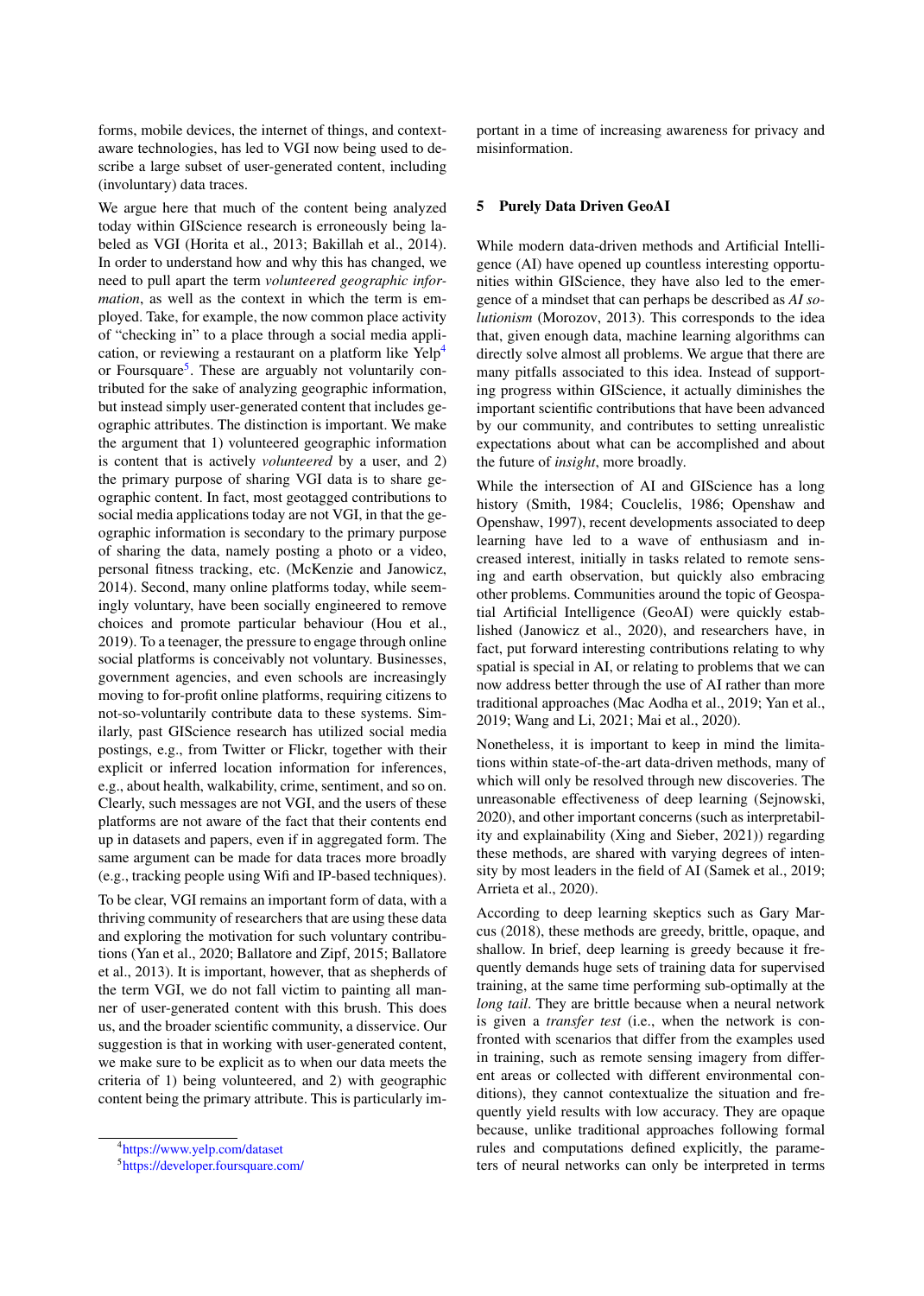of their weights. Consequently, these methods are black boxes, whose outputs cannot be properly explained, raising doubts about their reliability and biases. Finally, they are shallow because they are programmed with little innate domain knowledge. Neural networks are limited to encoding correlations in the data, instead of causation or ontological relationships (which have been studied in GI-Science extensively [\(Frank,](#page-6-32) [1997;](#page-6-32) [Kuhn,](#page-6-33) [2005\)](#page-6-33)), and they are not well suited for high-level reasoning or planning with data (e.g., causal reasoning).

Syncretism can contribute to addressing these limitations. In particular, GIScience contributions related to modeling spatial dependence or issues involving scales, can bring forth benefits if injected as additional information within machine learning methods. Practitioners have shown that such domain theory-informed methods (e.g., taking into account domain theory as constraints, e.g. in the form of model regularization strategies, at training) can accelerate model training or improve accuracy, especially when supervised data is scarce. However, a widely ignored fact is that space is not only dependent but also heterogeneous. Most existing ML models (referred to as *global models*) only consider spatial dependence across space, but neglect local variations. Consequently, such models cannot perform well locally, or be transferred to study similar problems in other regions.

Rather than directly applying deep learning methods advanced in areas like computer vision, with minor adjustments, GIScience should carefully consider how to best combine its key principles together with these methods in terms of various geographical problems. For instance, with regard to the aforementioned global models, we advocate developing *local models*, so as to take into consideration local variations and increase the generability of ML models when applied to geographical problems. Moreover, instead of respecting model size and complexity just for their sake, the field should embrace the idea that not all spatial analysis will require heavy-duty deep learning models. In fact, using more lightweight models (e.g., ensembles of decision trees, especially if combined with appropriate methods for introducing spatial features) can often reduce some of the aforementioned bottlenecks.

### <span id="page-4-0"></span>6 Building Bridges

GIScience is an application-independent discipline which develops methods and models for handling (geo)spatial and temporal data. These models and methods are then employed in application domains to find solutions to domain-specific problems. In such exercises, the GI scientist has traditionally fulfilled a bridge function, bringing the methods to the application domain. While the GI scientists are naturally familiar with one end of the bridge, e.g., the methods, it is nearly impossible for them to be completely familiar with the other end, i.e., every possible application domain. Yet, detailed domain knowledge is essential to a variety of activities:

- 1. Sensibly apply methods, e.g. to select parameters like the movement speed of particular agents within spatial simulation models. Put differently, to connect these methods to the (geographic) context of the application [\(Dodge,](#page-6-34) [2016\)](#page-6-34).
- 2. Interpret and explain results or solutions, e.g., to understand the reason that a certain factor received high importance in a statistical model [\(Gahegan,](#page-6-35) [2020\)](#page-6-35).
- 3. Develop models that challenge existing theories, which may be considered as the most useful aspect of modelling [\(Oreskes et al.,](#page-7-30) [1994\)](#page-7-30), or even to discover new theories.

These examples illustrate that GI scientists need expertise from application domains. Still, how much expertise do we need, and what degree of familiarity with computational methods can we expect from the subject matter experts we are supposed to support with our research?

In practice, the idea that GIScience is a bridge-building discipline may have overstayed its welcome. On the one hand, GI scientists publish domain research, e.g., about biodiversity, health, the effectiveness of state mandated COVID measures, and so on, without explicit external domain experts on their teams. On the other hand, these experts are utilizing our advances, and other computational methods, and are increasingly developing such methods themselves given the wide range of existing software libraries to support them.

This puts us back into a situation that we tried to overcome two decades ago with the creation of GIScience on top of GIS, namely being no longer perceived as mere toolbuilders. One suggestion would be to focus more of our work on studying the *geographic* information universe as such [\(Adams et al.,](#page-5-6) [2014;](#page-5-6) [Janowicz et al.,](#page-6-36) [2014;](#page-6-36) [Miller,](#page-7-31) [2017\)](#page-7-31). Another solution may be to become even more domain-independent, and broaden our work towards *spatial* data science. For instance, currently, a rapidly growing body of work on spatially-explicit machine learning models has been widely used in various applications and across many domains, ranging from health [\(Kamel Boulos et al.,](#page-6-37) [2019\)](#page-6-37) to ecology [\(Meyer and Pebesma,](#page-7-32) [2022\)](#page-7-32). Finally, a third approach may be to integrate ourselves closer with domain experts and to build expertise in concrete domain topics, thereby abandoning the bridge position (and particularly avoiding 'one-sided' bridges).

Put more provocatively, GIScience should develop domain-independent methods, but not engage in domainagnostic applications.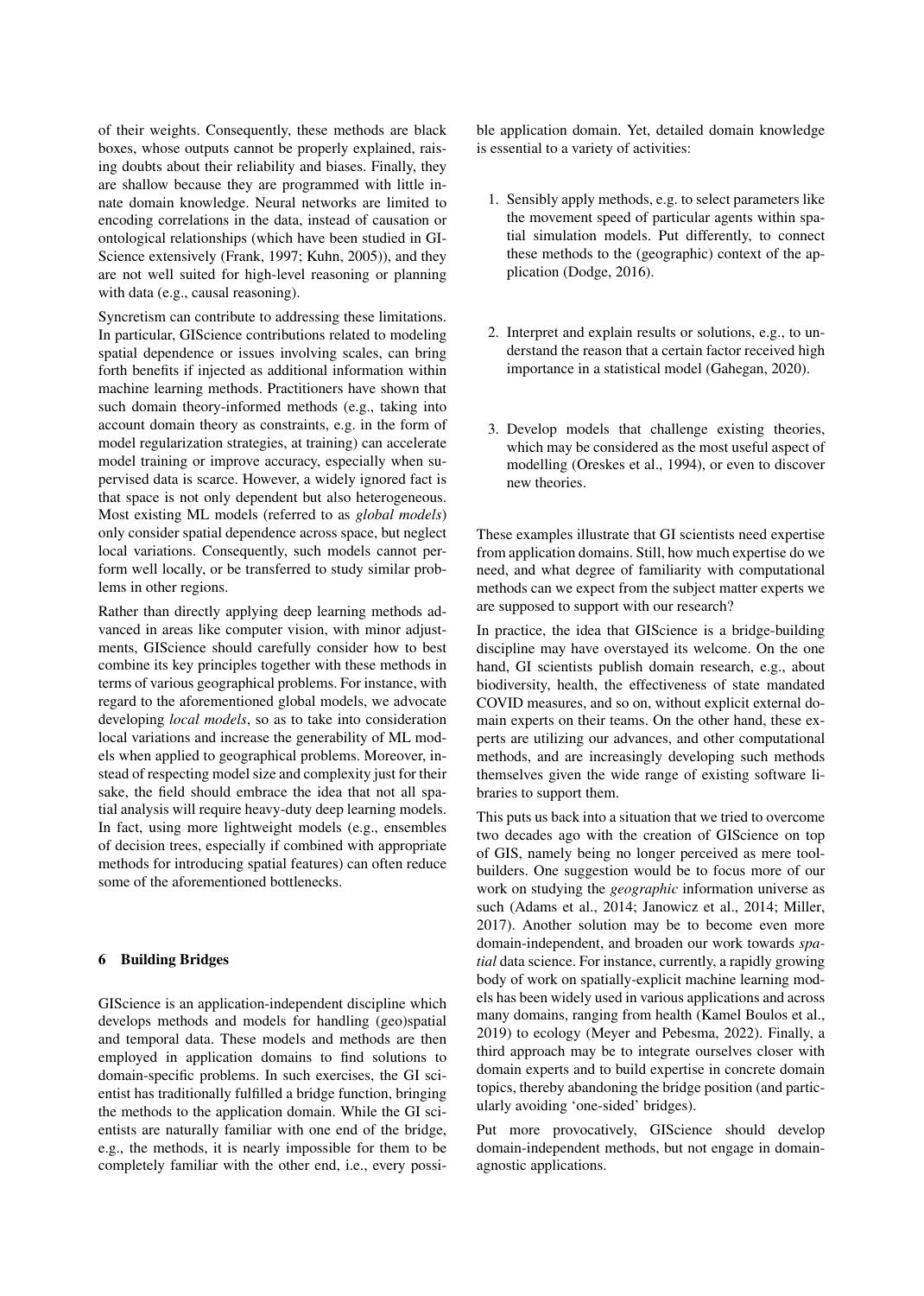## <span id="page-5-0"></span>7 Spatial is so Special that it is Best Served with Highly Specialized Research Communities

Even within highly specialized research areas one is likely to find numerous sub-specialties. In different fields of study, we have seen an increasing trend towards considering that spatial data calls for special techniques, for instance reflected on specialized workshops (e.g., GeoKG & GeoAI 2021 in GIScience<sup>[6](#page-5-7)</sup>, or GeoAI in SIGSPATIAL<sup>[7](#page-5-8)</sup>), conferences, journals, and special interest groups within scientific societies and professional organizations. Within GIScience, increased attention is also being given to the specificities of different application areas. Topics like geospatial humanities, geospatial artificial intelligence, geographic information retrieval, geographic knowledge graphs, or geospatial big data, are but a few recent examples of these trends.

While understandable and not without merit (e.g., the importance of appropriately modeling spatial dependence, spatial heterogeneity, or scale, is being highlighted within different types of problems), we argue that an excessive geo-labeling (referred to as *GeoX*) can contribute to creating micro-communities, which may be difficult to develop and sustain and may lead to undesired insularity problems. The aforementioned trends can have profound impacts on the ability to broadly generalize research findings, and on the degree to which research can be thought to inform the practice and theoretical development of other individuals outside the hyper-specialized areas.

While space is indeed special, GIScience should strive to have broadly shared research agendas, commonly applied methodologies, stable and agreed upon dissemination channels, and shared paradigms. The idea of avoiding the proliferation of micro-communities is also not incompatible with further involving domain experts in GIScience research. Ideally, domain experts should be involved as collaborators within the mainstream research taking place in GIScience. Their contributions should be visible at the main GIScience fora, rather than being delegated to hyperspecialized workshops.

Put differently, while creating our GeoX sub-fields can be important for community building, training, raising awareness, and securing research funding, it is important to ensure outreach of our ideas into their respective upstream communities. Otherwise our impact will remain small and instead of innovating, we will be relegated to applying lessons learned from other fields.

#### 8 Conclusions

Starting with the observation that scientific theories must occasionally make room for new ones, we suggested six popular ideas in GIScience that may benefit from retiring

(or at least rethinking) to make room for new ideas and perspectives. Among these ideas are prominent notions such as place and more specifically the idea that place cannot be successfully formalized, as well as the unquestioned usage of VGI as a term for data traces more broadly. In order to spark a discussion within the community, we illustrated how and why these six ideas may hinder progress. For instance, we questioned the default workflow of GIS, whereby every feature needs to have an associated geometry defined within an absolute reference system. We realize that this list is not conclusive and that other authors may have added some and discarded other ideas. Just as with Brockman's original book, we do not aim at consensus, but are interested in seeing arguments brought forward in support of retaining or retiring those six and many other ideas, in order to ultimately understand which core concepts GI-Science should carry forward during the next decade.

#### 9 Data and Software Availability

This paper has no directly associated data or software. Relevant data/software are described in the referenced papers.

*Acknowledgements.* We certify that there is no actual or potential conflict of interest in relation to this article. Bruno Martins is supported by Fundação para a Ciência e Tecnologia (FCT), through the MIMU project with reference PTDC/CCI-CIF/32607/2017, and also through the INESC-ID multi-annual funding from the PIDDAC program (UIDB/50021/2020).

## References

- <span id="page-5-6"></span>Adams, B., Gahegan, M., Gupta, P., and Hosking, R.: Geographic information observatories for supporting science, CEUR Workshop Proceedings, 2014.
- <span id="page-5-1"></span>Anselin, L.: What is Special About Spatial Data? Alternative Perspectives on Spatial Data Analysis (89-4), 1989.
- <span id="page-5-5"></span>Arrieta, A. B., Díaz-Rodríguez, N., Del Ser, J., Bennetot, A., Tabik, S., Barbado, A., García, S., Gil-López, S., Molina, D., Benjamins, R., et al.: Explainable Artificial Intelligence (XAI): Concepts, taxonomies, opportunities and challenges toward responsible AI, Information fusion, 58, 82–115, 2020.
- <span id="page-5-2"></span>Bakillah, M., Lauer, J., Liang, S. H., Zipf, A., Jokar Arsanjani, J., Mobasheri, A., and Loos, L.: Exploiting big VGI to improve routing and navigation services, Big data techniques and technologies in geoinformatics, pp. 177–192, 2014.
- <span id="page-5-3"></span>Ballatore, A. and Zipf, A.: A conceptual quality framework for Volunteered Geographic Information, in: International Conference on Spatial Information Theory, pp. 89–107, Springer, 2015.
- <span id="page-5-4"></span>Ballatore, A., Bertolotto, M., and Wilson, D. C.: Geographic knowledge extraction and semantic similarity in Open-StreetMap, Knowledge and Information Systems, 37, 61–81, 2013.

<span id="page-5-7"></span><sup>6</sup> <https://ling-cai.github.io/GIScience-GeoKG/>

<span id="page-5-8"></span><sup>7</sup> <https://geoai.ornl.gov/acmsigspatial-geoai/2021-2/>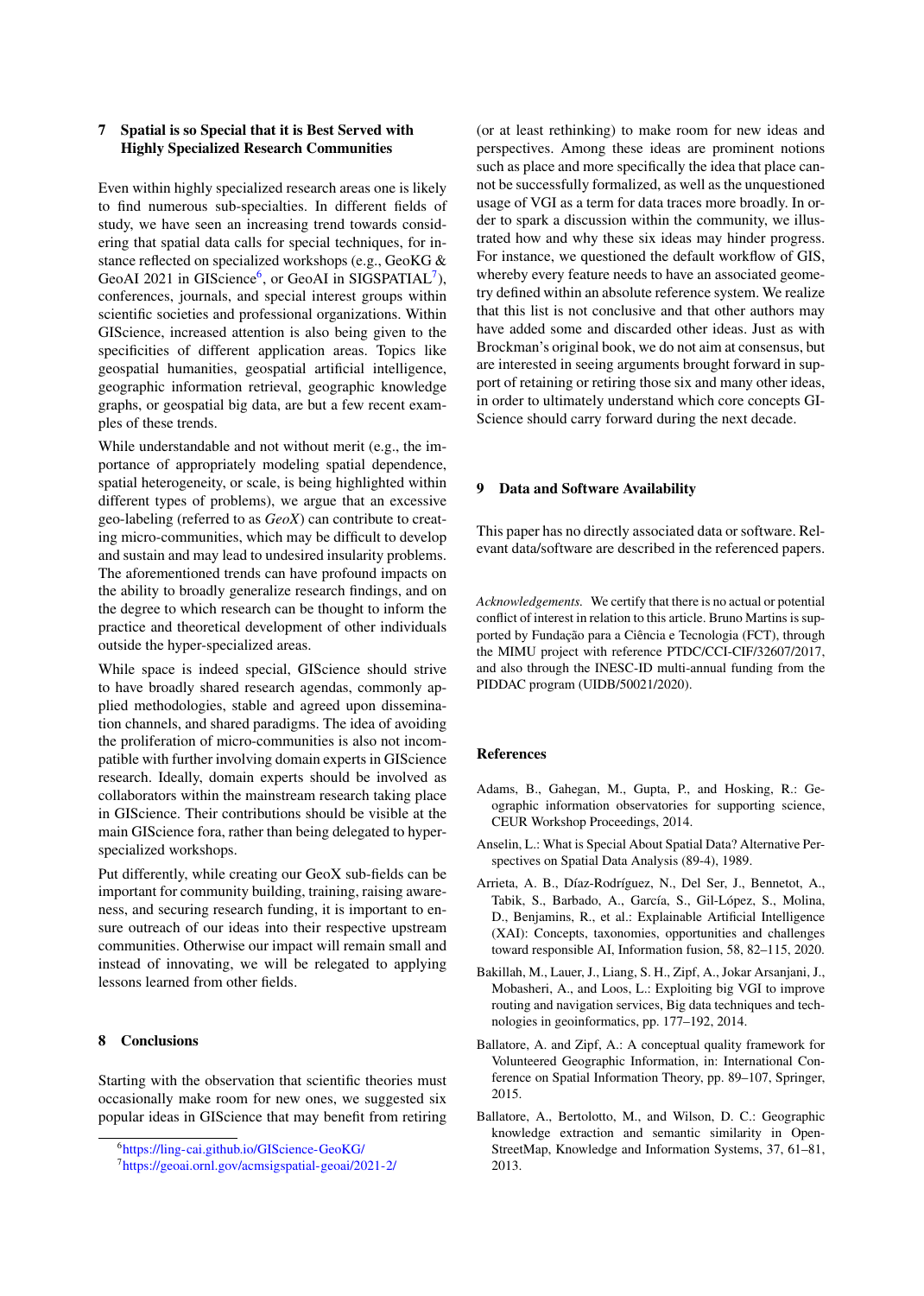- <span id="page-6-8"></span>Bittner, T.: A qualitative coordinate language of location of figures within the ground, in: International Conference on Spatial Information Theory, pp. 223–240, Springer, 1997.
- <span id="page-6-21"></span>Blaschke, T., Merschdorf, H., Cabrera-Barona, P., Gao, S., Papadakis, E., and Kovacs-Györi, A.: Place versus space: from points, lines and polygons in GIS to place-based representations reflecting language and culture, ISPRS International Journal of Geo-Information, 7, 452, 2018.
- <span id="page-6-4"></span>Bordes, A., Usunier, N., Garcia-Duran, A., Weston, J., and Yakhnenko, O.: Translating embeddings for modeling multirelational data, Advances in neural information processing systems, 26, 2013.
- <span id="page-6-3"></span>Brockman, J.: This Idea Must Die: Scientific Theories That Are Blocking Progress (Edge Question Series), 2015.
- <span id="page-6-22"></span>Brown, G., Reed, P., and Raymond, C. M.: Mapping place values: 10 lessons from two decades of public participation GIS empirical research, Applied Geography, 116, 102 156, 2020.
- <span id="page-6-0"></span>Carver, R.: The case against statistical significance testing, Harvard Educational Review, 48, 378–399, 1978.
- <span id="page-6-1"></span>Carver, R. P.: The case against statistical significance testing, revisited, The Journal of Experimental Education, 61, 287–292, 1993.
- <span id="page-6-26"></span>Casati, R., Varzi, A. C., et al.: Parts and places: The structures of spatial representation, MIT press, 1999.
- <span id="page-6-14"></span>Clarke, K.: Getting started with GIS, 1999.
- <span id="page-6-9"></span>Clementini, E.: Directional relations and frames of reference, GeoInformatica, 17, 235–255, 2013.
- <span id="page-6-30"></span>Couclelis, H.: Artificial intelligence in geography: Conjectures on the shape of things to come, The professional geographer, 38, 1–11, 1986.
- <span id="page-6-11"></span>Cressie, N.: The origins of kriging, Mathematical geology, 22, 239–252, 1990.
- <span id="page-6-20"></span>Cresswell, T.: Place: an introduction, John Wiley & Sons, 2014.
- <span id="page-6-5"></span>Deng, J., Dong, W., Socher, R., Li, L.-J., Li, K., and Fei-Fei, L.: Imagenet: A large-scale hierarchical image database, in: 2009 IEEE conference on computer vision and pattern recognition, pp. 248–255, Ieee, 2009.
- <span id="page-6-34"></span>Dodge, S.: From observation to prediction: the trajectory of movement research in GIScience, Advancing geographic information science: the past and next twenty years, pp. 123– 136, 2016.
- <span id="page-6-17"></span>Egenhofer, M. J. and Mark, D. M.: Naive geography, in: International Conference on Spatial Information Theory, pp. 1–15, Springer, 1995.
- <span id="page-6-15"></span>Frank, A. U.: Qualitative spatial reasoning about distances and directions in geographic space, Journal of Visual Languages & Computing, 3, 343–371, 1992.
- <span id="page-6-32"></span>Frank, A. U.: Spatial ontology: A geographical information point of view, in: Spatial and temporal reasoning, pp. 135–153, Springer, 1997.
- <span id="page-6-16"></span>Freksa, C.: Qualitative spatial reasoning, in: Cognitive and linguistic aspects of geographic space, pp. 361–372, Springer, 1991.
- <span id="page-6-35"></span>Gahegan, M.: Fourth paradigm GIScience? Prospects for automated discovery and explanation from data, International journal of geographical information science, 34, 1–21, 2020.
- <span id="page-6-10"></span>Gao, S., Janowicz, K., McKenzie, G., and Li, L.: Towards Platial Joins and Buffers in Place-Based GIS, 2013.
- <span id="page-6-13"></span>Geary, R. C.: The contiguity ratio and statistical mapping, The incorporated statistician, 5, 115–146, 1954.
- <span id="page-6-12"></span>Getis, A. and Ord, J. K.: The analysis of spatial association by use of distance statistics, in: Perspectives on spatial data analysis, pp. 127–145, Springer, 2010.
- <span id="page-6-25"></span>Golledge, R. and Stimson, R.: Spatial behavior: A geographic perspective, Guilford Press, 1997.
- <span id="page-6-23"></span>Goodchild, M. and Li, L.: Formalizing space and place, in: CIST2011-Fonder les sciences du territoire, pp. 177–183, 2011.
- <span id="page-6-27"></span>Goodchild, M. F.: Citizens as sensors: the world of volunteered geography, GeoJournal, 69, 211–221, 2007.
- <span id="page-6-6"></span>Goodchild, M. F., Yuan, M., and Cova, T. J.: Towards a general theory of geographic representation in GIS, International journal of geographical information science, 21, 239–260, 2007.
- <span id="page-6-19"></span>Grossner, K. E., Berman, M. L., and Simon, R.: Linked Places: A Modeling Pattern and Software for Representing Historical Movement., in: DH, 2017.
- <span id="page-6-24"></span>Harrison, S. and Dourish, P.: Re-place-ing space: the roles of place and space in collaborative systems, in: Proceedings of the 1996 ACM conference on Computer supported cooperative work, pp. 67–76, 1996.
- <span id="page-6-28"></span>Horita, F. E. A., Degrossi, L. C., de Assis, L. F. G., Zipf, A., and de Albuquerque, J. P.: The use of volunteered geographic information (VGI) and crowdsourcing in disaster management: a systematic literature review, in: Proceedings of the Nineteenth Americas Conference on Information Systems, Citeseer, 2013.
- <span id="page-6-29"></span>Hou, Y., Xiong, D., Jiang, T., Song, L., and Wang, Q.: Social media addiction: Its impact, mediation, and intervention, Cyberpsychology: Journal of psychosocial research on cyberspace, 13, 2019.
- <span id="page-6-36"></span>Janowicz, K., Adams, B., McKenzie, G., and Kauppinen, T.: Towards Geographic Information Observatories., in: GIO@ GI-Science, pp. 1–5, 2014.
- <span id="page-6-18"></span>Janowicz, K., McKenzie, G., Hu, Y., Zhu, R., and Gao, S.: Using semantic signatures for social sensing in urban environments, in: Mobility patterns, big data and transport analytics, pp. 31– 54, Elsevier, 2019.
- <span id="page-6-31"></span>Janowicz, K., Gao, S., McKenzie, G., Hu, Y., and Bhaduri, B.: GeoAI: spatially explicit artificial intelligence techniques for geographic knowledge discovery and beyond, International Journal of Geographical Information Science, 34, 625–636, 2020.
- <span id="page-6-2"></span>Johnson, D. H.: The insignificance of statistical significance testing, The journal of wildlife management, pp. 763–772, 1999.
- <span id="page-6-37"></span>Kamel Boulos, M. N., Peng, G., and VoPham, T.: An overview of GeoAI applications in health and healthcare, International Journal of Health Geographics, 18, 2019.
- <span id="page-6-33"></span>Kuhn, W.: Geospatial semantics: why, of what, and how?, in: Journal on data semantics III, pp. 1–24, Springer, 2005.
- <span id="page-6-7"></span>Kuhn, W.: Core concepts of spatial information for transdisciplinary research, International Journal of Geographical Information Science, 26, 2267–2276, 2012.